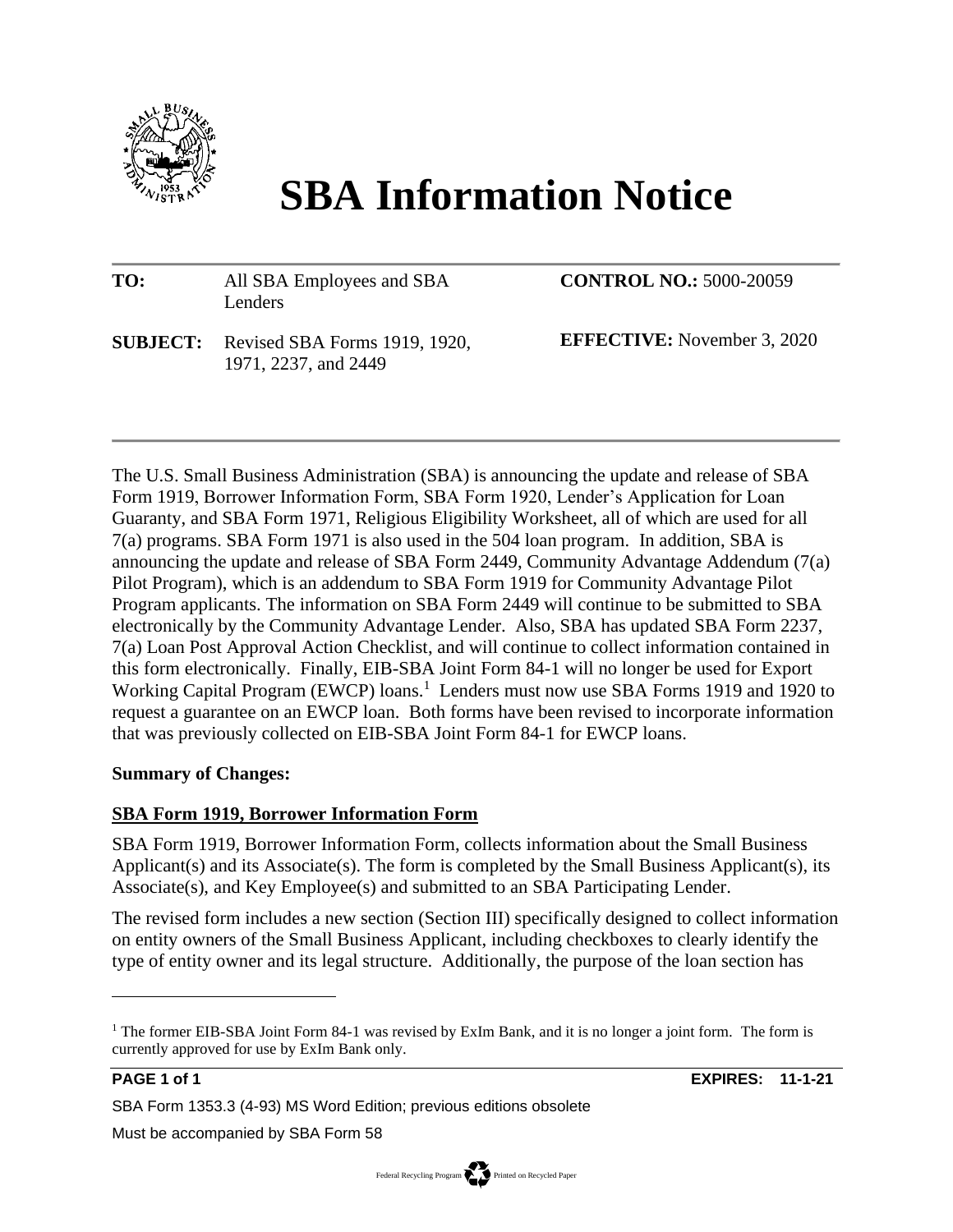been expanded to better document the allocation of the proposed uses of loan proceeds. As stated above, the EIB-SBA Joint Form 84-1 is no longer used for EWCP loans; therefore, question 9 on SBA Form 1919 has been expanded to collect additional information for EWCP loans.

The following are the additions and/or modification(s) for each section on the revised SBA Form 1919, Borrower Information Form:

#### **Section I: Business Information.**

- a. Clarified the instructions for how to complete the form and who must complete each section.
- b. Added selection boxes to clearly identify if the Applicant is organized as a Cooperative, Employee Stock Ownership Plan (ESOP), 401(k) Plan, or Trust.
- c. Expanded the purpose of the loan section to better document the intended allocation for the uses of proceeds, such as purchase real estate, construction, eligible debt refinancing, and working capital.
- d. Added a question to determine if the Applicant's source of equity is a 401(k) plan (including a Rollover for Business Start-Up plan).
- e. Added a question asking if the Applicant is going to hire a management company to manage day-to-day operations of the business. (If so, the Applicant must provide a copy of the management agreement to the Lender.)
- f. To enhance the user experience and reduce the time to complete the form, the responses to questions 12-16 have been changed from "True/False" responses to "Yes/No" responses.
- g. The Representation(s) and Certification(s) have been updated to comply with Federal, State, or local law. This includes a new certification for compliance with the "Taxpayer First Act," which states the Lender can use and share the tax information, provided by the Applicant and/or that the Lender obtained from the Internal Revenue Service with SBA for the purpose of compliance with SBA Loan Program Requirements and all SBA reviews.

## **Section II: Individual Owner Information.**

- a. Changed Principal Name to "Individual Owner's Full Legal Name" to clarify who is required to complete this section. (As discussed below, entity owners will complete the newly created Section III.)
- b. Added line for "Applicant Legal Name."
- c. Added *"must be originally initialed or digitally verified, and not typed"* to questions 17- 20 to clarify the acceptable format for the individual's initials.
- d. As part of the Agency's efforts to reduce and streamline forms, deleted the requirement for an individual owner to complete SBA Form 912, Statement of Personal History, when the individual answers "yes" to question 18 or 19. Although the SBA Form 912 is no longer required, if an individual owner answers "yes" to question 18 or 19, the individual must provide the details to support the affirmative answers to the SBA Participating Lender for

SBA Form 1353.3 (4-93) MS Word Edition; previous editions obsolete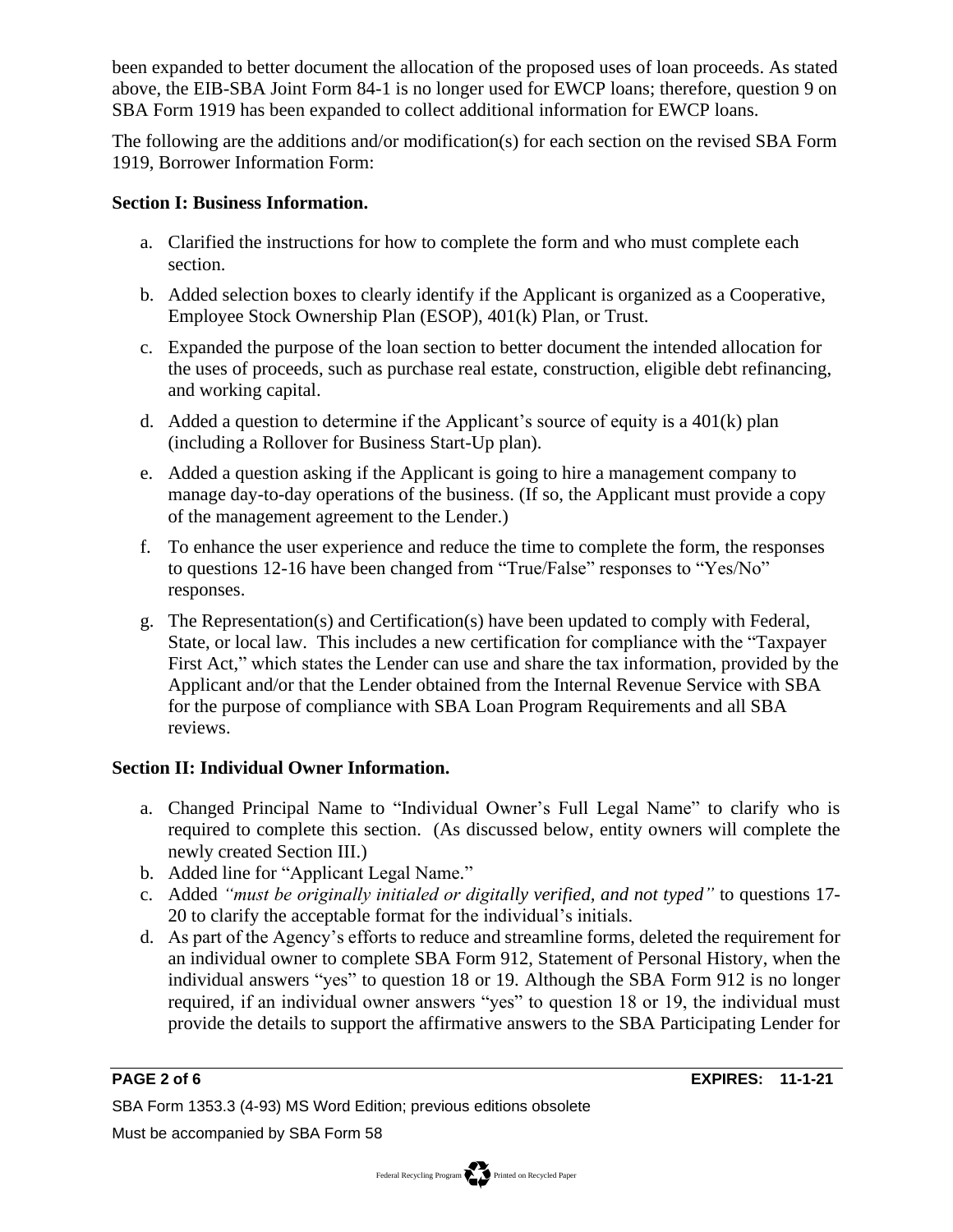processing in accordance with SOP 50 10 6, Part 2, Section A, Chapter 3, Paragraph B, Character Determination.

e. Added language after question 20 to reflect SBA Loan Program Requirements related to the eligibility of businesses owned by non-U. S. Citizens.

#### **Section III: Entity Owner's Information (NEW).**

This section is entirely new, and the purpose is to collect information on the entity owners of the Small Business Applicant. This information will help identify, among other things, if affiliation exists through common ownership or otherwise.

#### **SBA Form 1920, Lender's Application for Loan Guaranty**

This form is reorganized to align with the transactional data entry into the electronic submission platform and to clarify the data collection requirements for the loan request. Additionally, this form captures the information collection from the former EIB-SBA Joint Form 84-1, which is no longer used for EWCP loans. The summary below identifies the sections with significant changes.

#### **Section A. Processing Method**

- a. Revised the titles of boxes for the Lender to identify the processing option (delegated or non-delegated) and all of the delivery method options for  $7(a)$  loans (e.g.,  $7(a)$  Small, SBA Express, Export Express, EWCP, International Trade, CAPLines, Community Advantage).
- b. Added an option for 7(a) Small Loan of \$350,000 or less that does not meet the minimum acceptable FICO® Small Business Scoring Service credit score.
- c. Added Permanent Working Capital and Fixed Assets options for International Trade Loans.
- d. Added the following options for EWCP Loans: Revolving, Not Revolving, Asset Based, Transaction Based, Standby Letter of Credit, and Renewal/Reissuance.

#### **Section C. Small Business Applicant Information (Parts One and Two)**

This section captures the Small Business Applicant information formerly in section B of SBA Form 1920.

- a. Part One is to be completed only when an Eligible Passive Company (EPC)/Operating Company (OC) loan structure will be used for the project. In such cases, Part One is completed for the EPC and Part Two is completed for the OC.
- b. If there will not be an EPC/OC loan structure, the Small Business Applicant information is included in Part Two.

#### **Section D. Loan Structure Information**

- a. The option for the SBA LIBOR base rate has been removed, as LIBOR is being phased out of use. In addition, revised the wording of Fixed Base Rate to Fixed Rate.
- **b.** Payment frequency: monthly, quarterly, semi-annually, annually, and other options have been added for consistency with data entry options in E-Tran and SBA One.

SBA Form 1353.3 (4-93) MS Word Edition; previous editions obsolete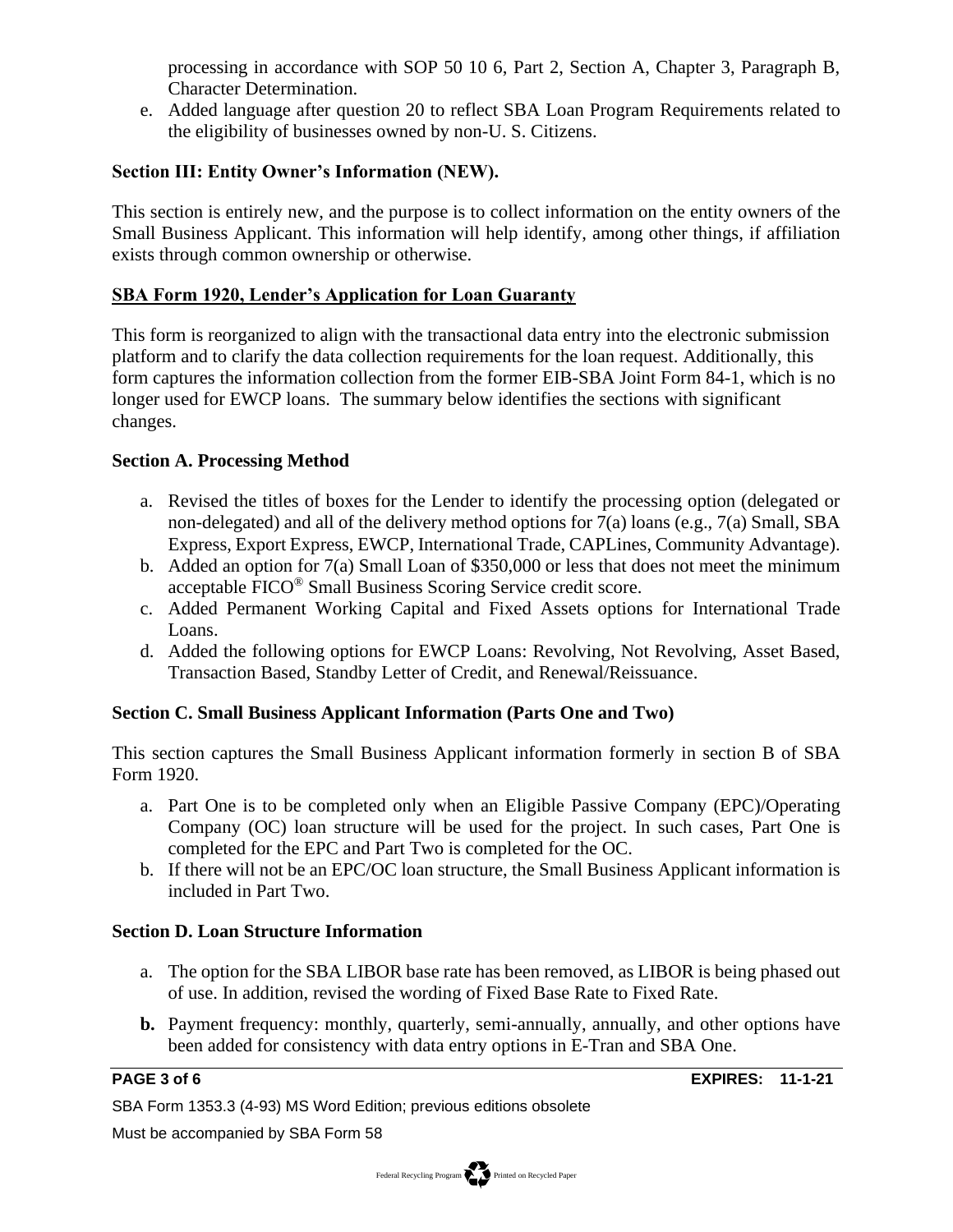#### **Section E. Complete Project Information**

- a. Added options for uses of proceeds to capture EWCP and Export Express programs: Export Working Capital (EWCP or Export Express), Support Standby Letter of Credit (EWCP or Export Express), and Refinance Existing EWCP Loan or Export Line of Credit.
- b. Added a question asking if any portion of the Applicant's equity injection will be funded by a Rollover as Business Start-Up (ROBS) plan.

#### **Section G. General Eligibility**

- a. Expanded the General Eligibility section to include a statement confirming the Lender has reviewed the SBA Loan Program eligibility requirements and the Small Business Applicant is eligible.
- b. SBA has removed section L (the list of types of businesses ineligible for SBA financial assistance under [13 CFR 120.110\)](https://www.ecfr.gov/cgi-bin/text-idx?SID=caf4abe53ff1cb3638c7989563fbfc3d&pitd=20200131&node=pt13.1.120&rgn=div5#se13.1.120_1110) entirely.

### **Section T. Export Loan Programs**

- a. Revised the International Trade (IT) Loan and Export Express (EE) sections for consistency with updated SBA Loan Program Requirements in SOP 50 10 and, for EE, to incorporate the Lender's compliance with OFAC review requirements.
- b. Because the EIB-SBA Joint Form 84-1 is no longer used for EWCP loans, revised the EWCP section to include questions formerly contained in EIB-SBA Joint Form 84-1, and revised the section for consistency with SBA Loan Program Requirements as follows:
	- 1) Added a statement that the Applicant business has been in operation for at least 12 months. If the Applicant has not been in operation for at least 12 months, additional information is required.
	- 2) Added questions regarding indirect exports, the ExIm Bank Country Limitation Schedule, and the Lender's compliance with any OFAC review requirements.
	- 3) Added questions about eligible uses of proceeds, refinancing requirements, collateral requirements, and loan maturity terms specific to EWCP loans.
	- 4) Added the supporting documents that the Lender must collect and retain, as applicable to the particular EWCP loan, as follows:
		- i. Copy of Letter of Credit and/or copy of buyer's order/contract, if required.
		- ii. Export credit insurance-related material (policy, application, buyer credit limit), if required.
	- iii. Copy of export license(s), if required.
	- iv. Aging of accounts receivable and accounts payable, and inventory reports (dated within 180 days of application).
	- v. Cash flow projections with monthly (may be quarterly for asset-based loans) sales projections for the lesser of 12 months or the term of the loan, highlighting the proposed export transaction(s) to be financed.

In addition to completing SBA Form 1920, Lenders are required to prepare a credit memorandum that documents the eligibility and credit analysis of the application. For non-delegated loans, the

SBA Form 1353.3 (4-93) MS Word Edition; previous editions obsolete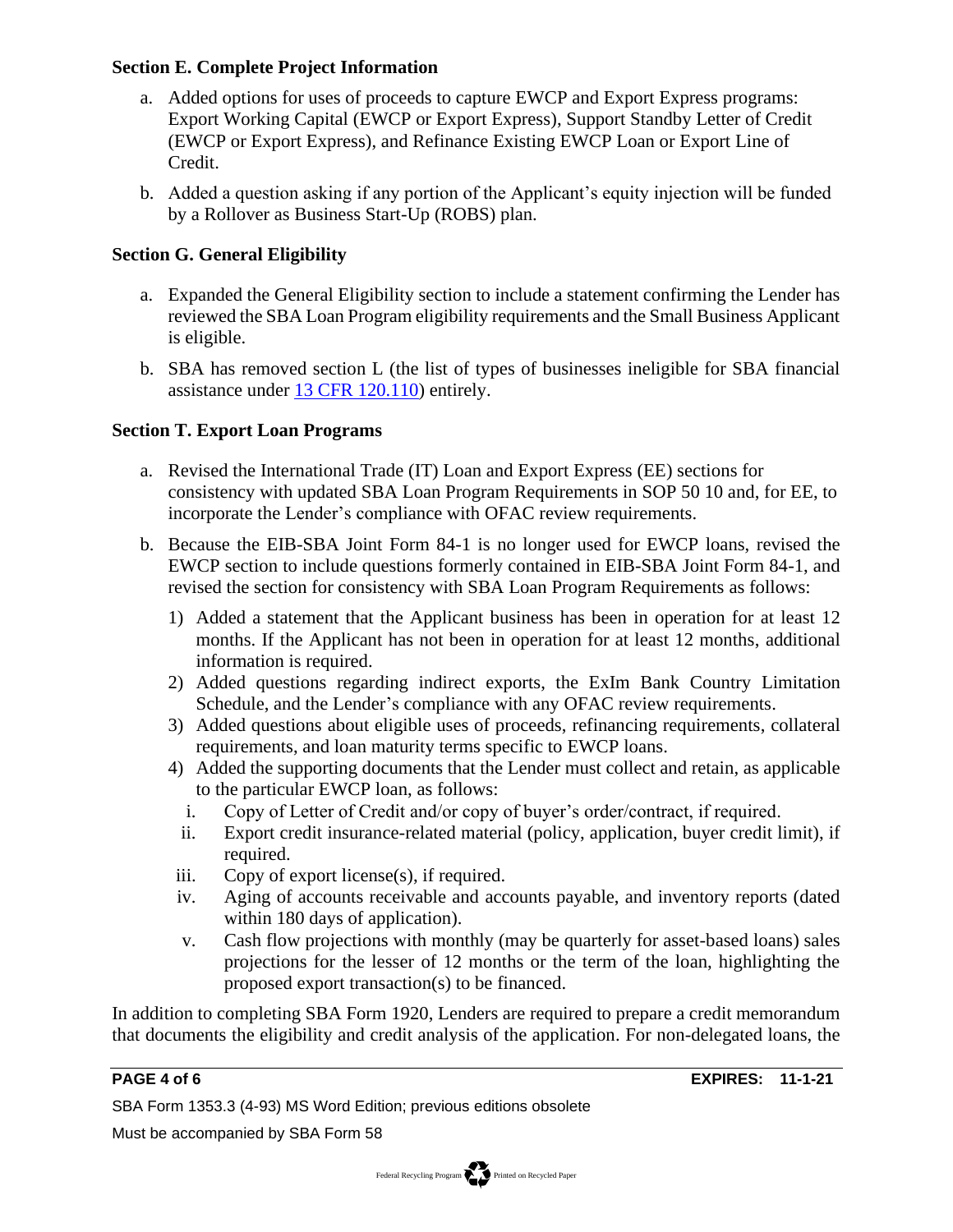Lender's credit memorandum is submitted to SBA with the application. For delegated loans, the Lender retains the SBA Form 1920, all supporting documentation, and the credit memorandum in its file. SBA reviews the documents when conducting lender oversight activities and, in the event of default, at time of guaranty purchase.

#### **SBA Form 1971, Religious Eligibility Worksheet**

SBA Form 1971 is used in both the 7(a) and 504 loan programs. SBA revised the language of this form for clarity. In addition, the signature block has been changed to add the signature of the Applicant and remove the recommendation and signature of the processing center or local SBA Counsel, as the process was changed in 2019 so that all of these forms are submitted to a centralized mailbox and reviewed in SBA Headquarters by the Office of General Counsel-Litigation Division. This form is completed to aid in the process of determining the eligibility of a Small Business Applicant with a religious component.

#### **SBA Form 2237 7(a) Loan Post Approval Action Checklist**

- a. Added a section for instructions following the section for the Lender's contact information. The instructions provide guidance to the Lender in providing details of loan modification requests to the appropriate SBA Loan Center.
- b. Removed check boxes for unilateral actions and actions that lenders are required to update in E-Tran, as these actions do not need SBA approval. Lenders should only use this form for actions that require SBA approval.
- c. For modifications to International Trade and Export Express loans, Lenders continue to utilize this checklist. For EWCP loans, Lenders will continue to request changes through the appropriate Export Finance Trade Manager, who will submit the request to the Loan Guaranty Processing Center, unless the changes are withing the Lender's delegated PLP-EWCP authority.

#### **SBA Form 2449, Community Advantage Addendum**

This form has been updated to provide clearer information and ensure the Lender is complying with program requirements.

- a. Removed the "Startup Business (Not Opened)" option and revised the option for "New Business (2 years or less)" to "Startup/New Business (2 years or less)."
- b. Added "Opportunity Zone" and "Rural Area" as additional targeted underserved markets where the Small Business Applicant is located.
- c. Revised "Small Business Applicant ownership meets the SBA Veterans Advantage requirements" to "Veteran Owned Business."
- d. Revised "Marketing/Sales" to "Marketing/Sales/Social Media" and "eCommerce" to "Web Site/eCommerce" to reflect the current media being used by virtual communities and networks.
- e. Replaced "Bank or Other Lending Institution" with "Microloan Intermediary" and "Community Advantage Lender" to be more specific of who provides the assistance to the applicant.
- f. Revised "Web-Based Tutorials" to "Web-Based Training."

**PAGE 5 of 6 EXPIRES: 11-1-21**

SBA Form 1353.3 (4-93) MS Word Edition; previous editions obsolete